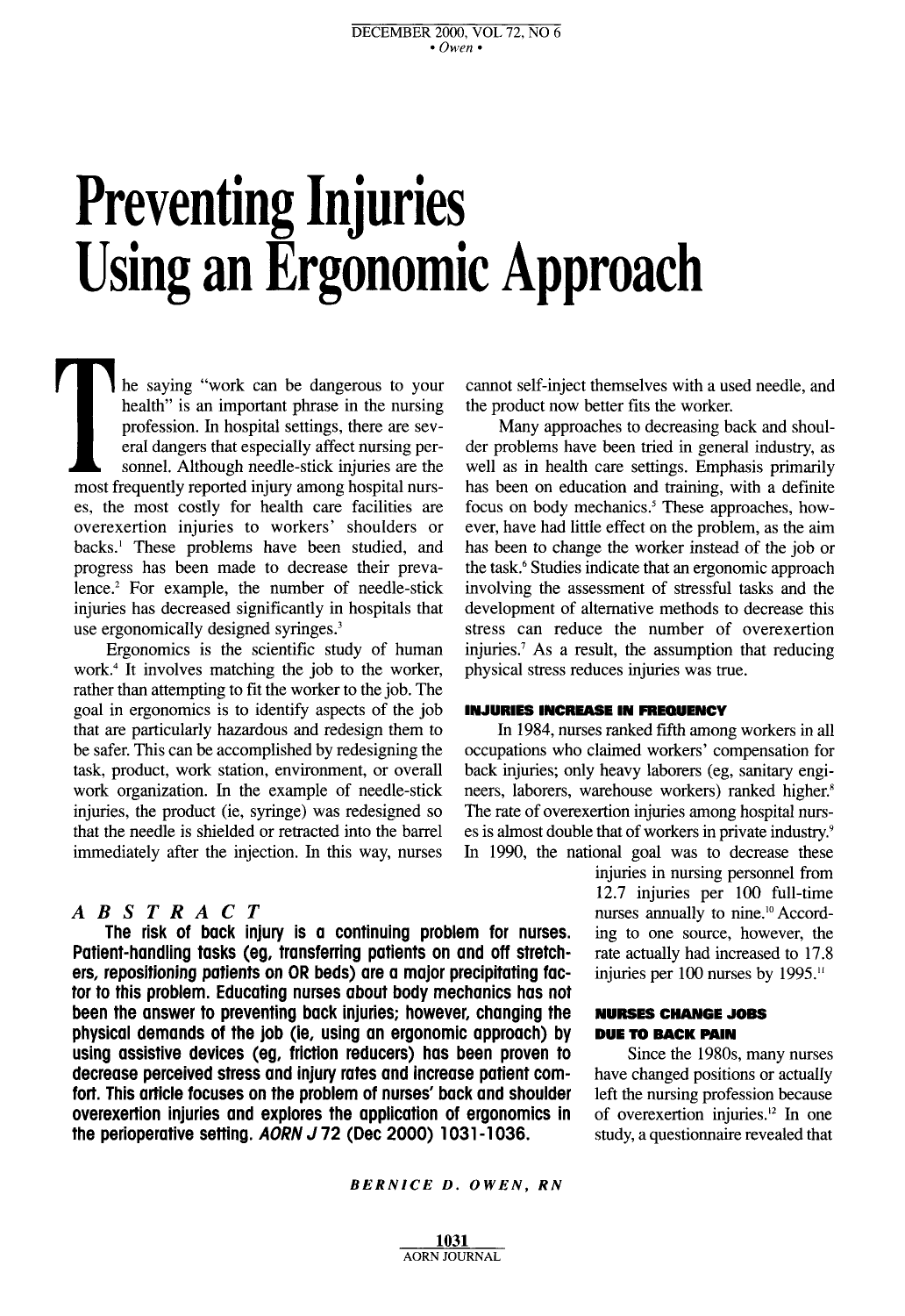## **Thirty-eight percent of respondents had suffered back pain severe enough to**  require leave from work.

38% of 503 nurse respondents had suffered occupation-related back pain severe enough to require leave from work.13 Twenty percent of those with back pain said they had made at least one employment transfer (eg, from an intensive care to an obstetric unit; from the hospital inpatient setting to a school setting; from a staff nurse to a pharmaceutical representative) to decrease the amount of physical stress involved with lifting or moving patients. Twelve percent of respondents indicated they were considering making an employment transfer, and another 12% stated they were thinking about leaving the nursing profession because of occupation-related back pain. Another study in England found that 12% of all nurses intending to leave nursing permanently cited back pain as either a main or contributing factor."

#### **TRIGGERS TO BACK PAIN AND INJURY**

The lifting and transferring of patients has been found to be the most frequent precipitating trigger of back and shoulder overexertion problems in nurses.15 These studies, however, do not focus on the perceived triggers of overexertion problems for nurses in the OR. To address this lack of information, this author conducted an informal discussion with eight nursing staff members who worked in the OR of a large hospital. These nurses indicated that the following triggers affected back pain or injuries in their setting:

- standing for long periods of time;
- lifting and holding patients' extremities;
- holding retractors for extended periods of time;
- transferring patients on and off OR beds;
- $\bullet$ reaching, lifting, and moving equipment; and
- $\bullet$ repositioning patients on OR beds.

Although all of these tasks need to be studied to determine how to decrease their physical stressfulness, this author first focused on the task of trans-

ferring patients on and off OR beds by studying the perceived physical stressfulness of the similar task of transferring patients from beds to stretchers.<sup>16</sup>

#### *AN* **ERGONOMIC APPROACH TO TRANSFERRING PATIENTS**

As part of this study, the author conducted a laboratory test to determine which assistive devices nurses perceived as being least stressful to use in transferring patients on and off stretchers.<sup>17</sup> Eight nurses volunteered to perform transfers and act as patients to determine level of comfort in the transfers. The assistive devices studied included

- a roller board. which is commonly used in ORs;
- $\bullet$ a polyethylene slider board (Figure 1); and
- $\bullet$ a friction-reducing pad (Figure *2),* which is made of two pieces of liquid-proof, surface-disinfectable material that are sealed at the edges and contain a silicone lubricant that continually coats the inside.

The method used with each of these devices involved turning the patient to the side, placing the assistive device under the draw sheet, placing the patient on his or her back, and using the draw sheet to pull the patient to the bed or stretcher.

Researchers found that the nurses perceived significantly less physical exertion  $(P < .01)$ , and, as patients, the nurses were significantly more comfortable  $(P < .01)$  when the friction-reducing pad was used. By using this device, the nurses had to pull only lightly on the draw sheet because there was no friction impeding the process. **As** a result, the nurses chose the friction-reducing pad for use with actual patients.

The next step of the study took place in two hospitals, one as a control and one as an experimental site. At the control site, the nurses used their usual method of transferring patients from bed to stretcher and from stretcher to bed (ie, at least two nurses used a draw sheet to lift and pull the patient). After completing each task, the nurses rated the physical stress caused to their backs and shoulders. The perceived exertion scale ranged from zero (ie, no exertion) to 10 (ie, extremely heavy, maximum exertion). In this test, actual patients rated their comfort during the transfer using a scale of zero, meaning very comfortable, to seven, meaning extremely uncomfortable.

At the experimental site, nurses used the friction-reducing pad to transfer patients from bed to stretcher and from stretcher to bed. In this